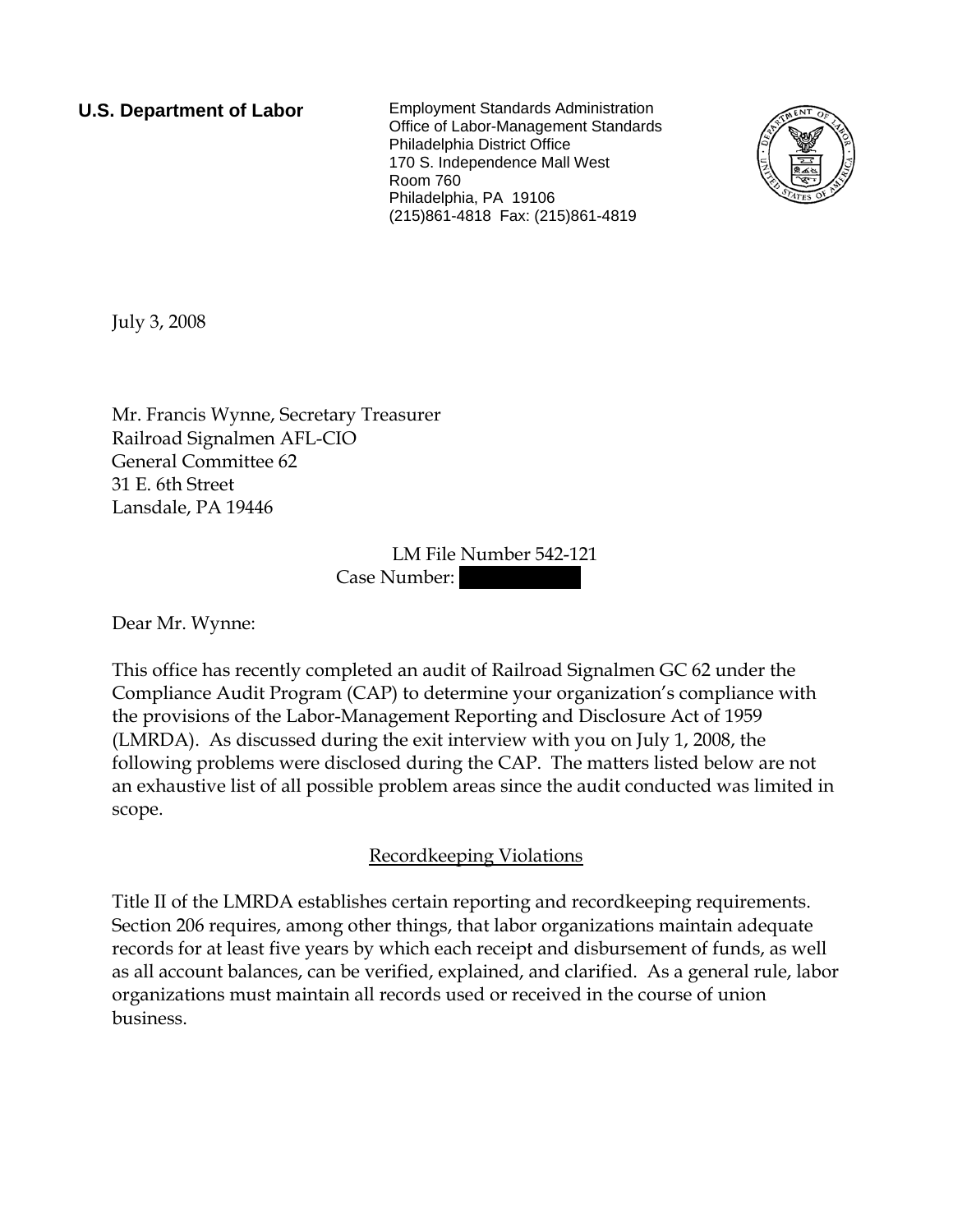Mr. Francis Wynne July 3, 2008 Page 2 of 3

For disbursements, this includes not only original bills, invoices, receipts, vouchers, and applicable resolutions, but also documentation showing the nature of the union business requiring the disbursement, the goods or services received, and the identity of the recipient(s) of the goods or services. In most instances, this documentation requirement can be satisfied with a sufficiently descriptive expense receipt or invoice. If an expense receipt is not sufficiently descriptive, a union officer or employee should write a note on it providing the additional information. For money it receives, the labor organization must keep at least one record showing the date, amount, purpose, and source of that money. The labor organization must also retain bank records for all accounts.

The audit of General Committee 62's records revealed the following recordkeeping violations:

1. General Reimbursed Expenses

General Committee 62 did not retain adequate documentation for reimbursed expenses incurred by union officers and employees totaling at least \$1,739.20. For example, General Chairman David Ingersoll received expense payments totaling \$19,915.32 during the audit year. Union records only contained receipts for expense disbursements totaling \$18,176.12. In 2007 the union did not require officers and employees to provide receipts for disbursements under \$25.00. Union records also did not contain backup documentation detailing the purpose of all of the officer and employee expense disbursements. During the audit backup documentation was obtained that verified the purpose of the majority of expense disbursements to officers and employees.

As previously noted above, labor organizations must retain original receipts, bills, and vouchers for all disbursements. The president and treasurer (or corresponding principal officers) of your union, who are required to sign your union's LM report, are responsible for properly maintaining union records.

2. Disposition of Property

General Committee 62 did not maintain an inventory of the property it purchased, and gave away. The union must report the value of any union property on hand at the beginning and end of each year in Item 30 (Other Assets) of the LM-3. The union must retain an inventory or similar record of property on hand to verify, clarify, and explain the information that must be reported in Item 30.